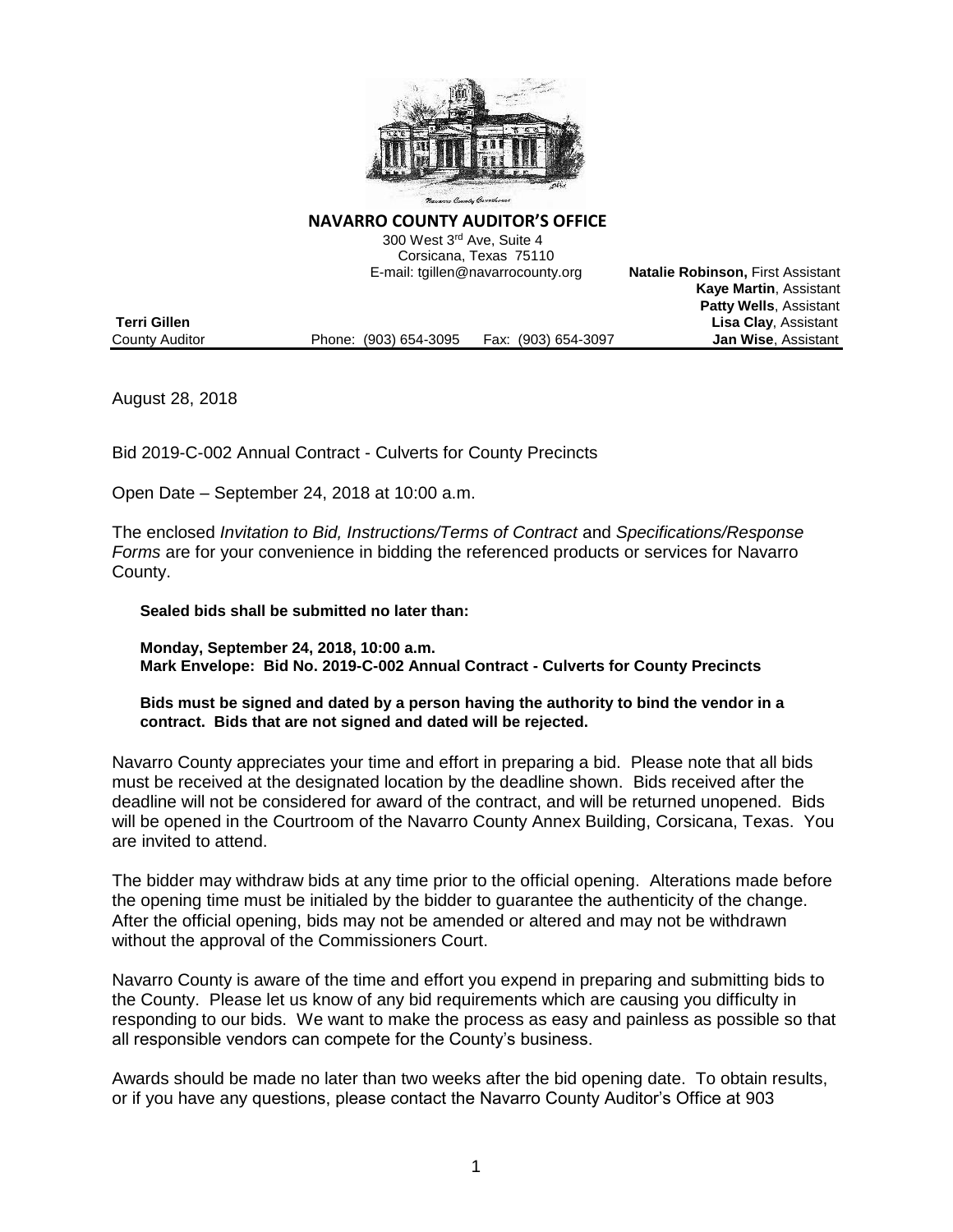By order of the Commissioners Court of Navarro County, Texas, sealed bids will be accepted for:

#### **Annual Contract - Culverts for County Precincts**

Navarro County reserves the right to reject any or all bids for the products covered in this bid request and to waive any informalities or defects in the bidding and to accept such bids as it shall deem to be in the best interest of Navarro County.

**BIDS MUST BE SUBMITTED on the forms included for that purpose on pages 9-15**. Each bid should be signed by a person having the authority to bind the vendor in a contract, placed in a sealed envelope and marked clearly on the outside as shown below:

### **Bids should be clearly marked** *- Bid No. 2019-C-002 Annual Contract - Culverts for County Precincts.*

BIDS SHOULD BE RETURNED TO the following address on or before **Monday, September 24, 2018, no later than 10:00 a.m.**

> Navarro County Auditor's Office Navarro County Courthouse 300 W 3rd Ave, Suite 4 Corsicana, Texas 75110

### *FACSIMILE TRANSMITTALS WILL NOT BE ACCEPTED*

*All bids must be received in the County Auditor's Office before the opening date and time.*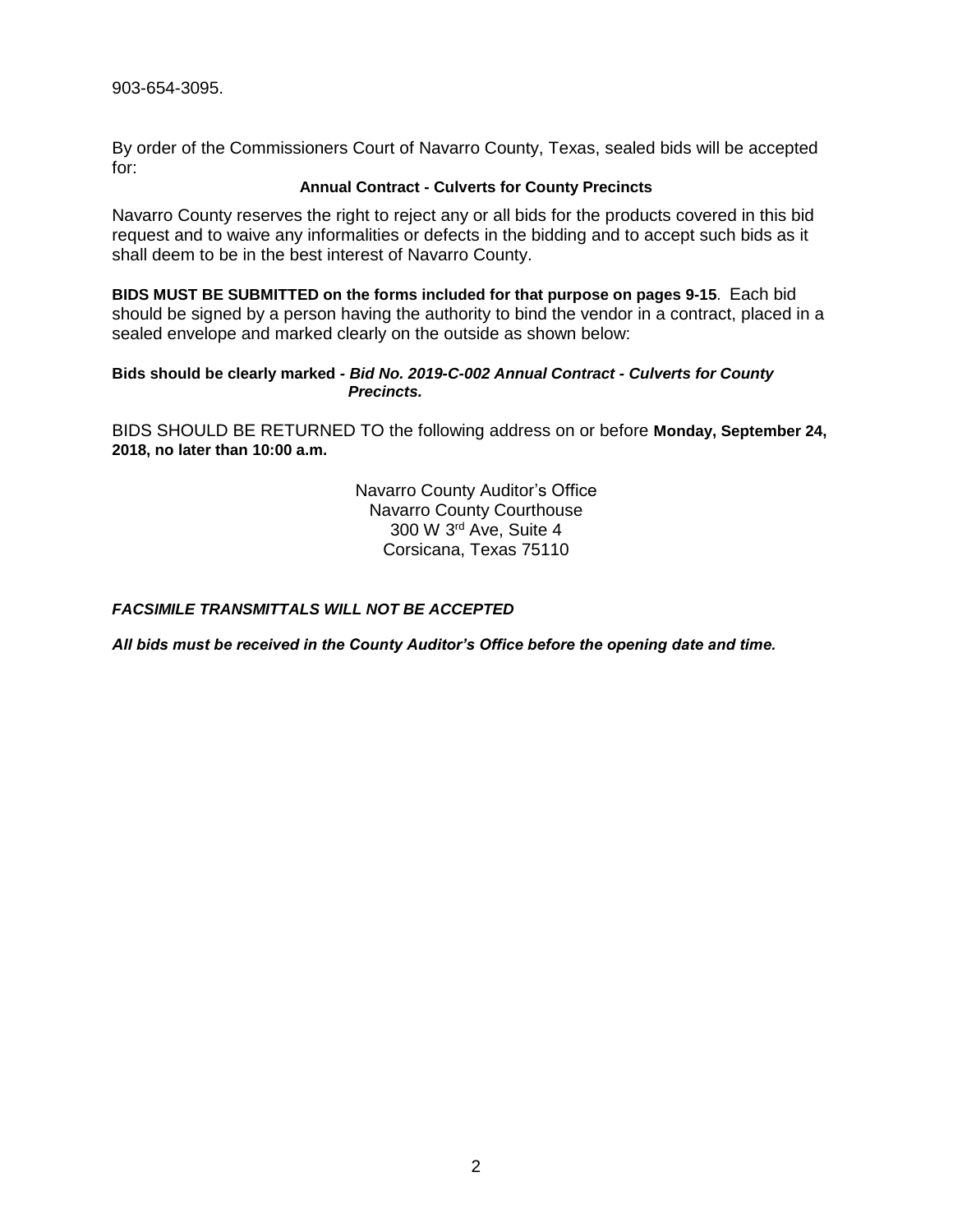Navarro County is requesting bids on Annual Contract(s) for Culverts for County Precincts. Bids must be submitted on the attached forms. By returning this bid with a price quote, vendors certify and agree that:

*Funding:* Funds for payment have been provided through the Navarro County budget approved by the Commissioners Court for the fiscal year ending September 30, 2019.

*Late Bids:* Bids received in the County Auditor's Office after the submission deadline will be considered void and unacceptable. Navarro County is not responsible for lateness or nondelivery of mail, carrier, etc., and the date/time stamp of the County Auditor's Office shall be the official time of receipt.

*Altering Bids:* Bids cannot be altered or amended after the submission deadline. Any interlineation, alteration or erasure made before the opening time must be initialed by the signer of the bid, guaranteeing authenticity.

*Withdrawal of Bid:* A bid may not be withdrawn or canceled by the bidder without the permission of the County for a period of ninety (90) days following the date designated for the receipt of bids, and bidder so agrees upon submittal of their bid.

*Sales Tax:* Navarro County is exempt, by law, from payment of Texas Sales Tax and Federal Excise Tax.

*Contract:* This bid, when properly accepted by Navarro County, shall constitute a contract equally binding between the successful bidder and Navarro County. No different or additional terms will become a part of this contract with the exception of change orders.

*Change Orders:* No oral statement of any person shall modify or otherwise change, or affect, the terms, conditions or specifications stated in the resulting contract. The Navarro County Auditor will make all change orders to the contract in writing.

*Delivery:* All delivery and freight charges (FOB Navarro County Courthouse) are to be included in the bid price.

*Conflict of Interest:* No public official shall have interest in this contract, in accordance with *Vernon's Texas Codes Annotated, Local Government Code*, Title 5, Subtitle C, Chapter 171.

*Ethics:* The bidder shall not offer or accept gifts or anything of value nor enter into any business arrangement with any employee, official or agent of Navarro County.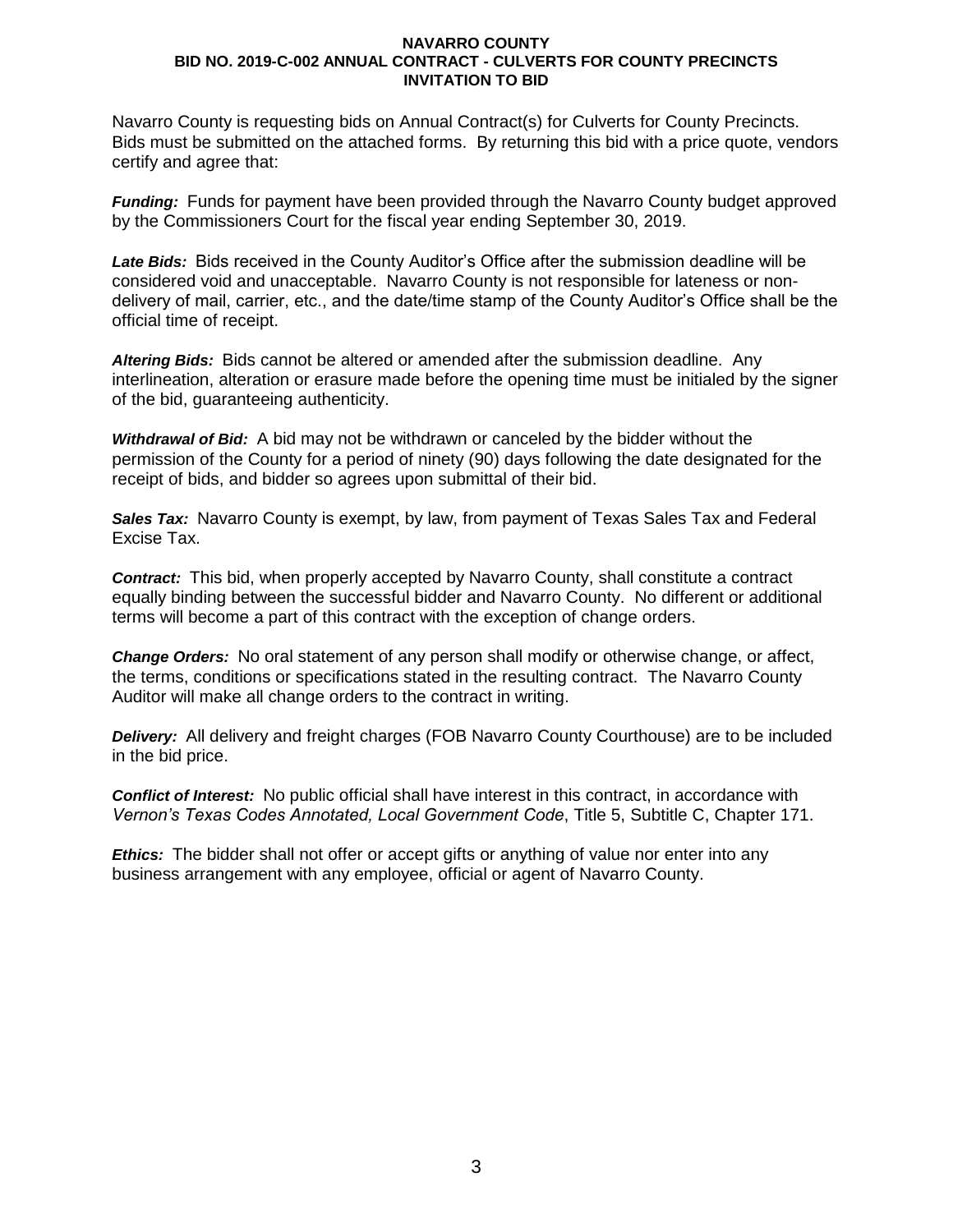*Exceptions/Substitutions:* All bids meeting the intent of this invitation to bid will be considered for award. Bidders taking exception to the specifications, or offering substitutions, shall state these exceptions in the section provided or by attachment as part of this bid. The absence of such a list shall indicate that the bidder has not taken exceptions and shall hold the bidder responsible to perform in strict accordance with the specifications of the invitation. The Navarro County Commissioners Court reserves the right to accept any and all or none of the exception(s)/substitution(s) deemed to be in the best interest of the County.

*Addenda:* Any interpretations, corrections or changes to this *Invitation to Bid* and *Specifications* will be made by addenda. Sole issuing authority of addenda shall be vested in the Navarro County Auditor. Addenda will be mailed to all that are known to have received a copy of this *Invitation to Bid*. Bidders shall acknowledge receipt of all addenda.

*Bids must comply* with all Federal, State, county and local laws concerning these type purchases.

*Davis-Bacon and Related Acts:* Attention is called to the fact that not less than the federally determined prevailing (Davis-Bacon and Related Acts) wage rate, as issued by the Texas Department of Housing and Community Affairs and contained in the contract documents, must be paid on this project. In addition, the successful bidder must ensure that employees and applicants for employment are not discriminated against because of race, color, religion, sex, age or national origin.

*Design, Strength, Quality* of materials must conform to most recent International Building Code.

*Minimum Standards for Responsible Prospective Bidders:* A prospective bidder must affirmatively demonstrate their responsibility and meet the following requirements:

- 1. Have adequate financial resources, or the ability to obtain such resources as required;
- 2. Be able to comply with the required or proposed delivery schedule;
- 3. Have a satisfactory record of performance;
- 4. Have a satisfactory record of integrity and ethics, and;
- 5. Be otherwise qualified and eligible to receive an award.

Navarro County may request representation and other information sufficient to determine the bidder's ability to meet these minimum requirements listed above.

*References:* Navarro County requests bidders to supply a list of at least three (3) references where like products have been sold by their company. Include name of reference, address, telephone number and name of representative.

*Bidder Shall Provide,* with this bid response, all documentation required by this *Invitation to Bid*. Failure to provide this information may result in rejection of your bid.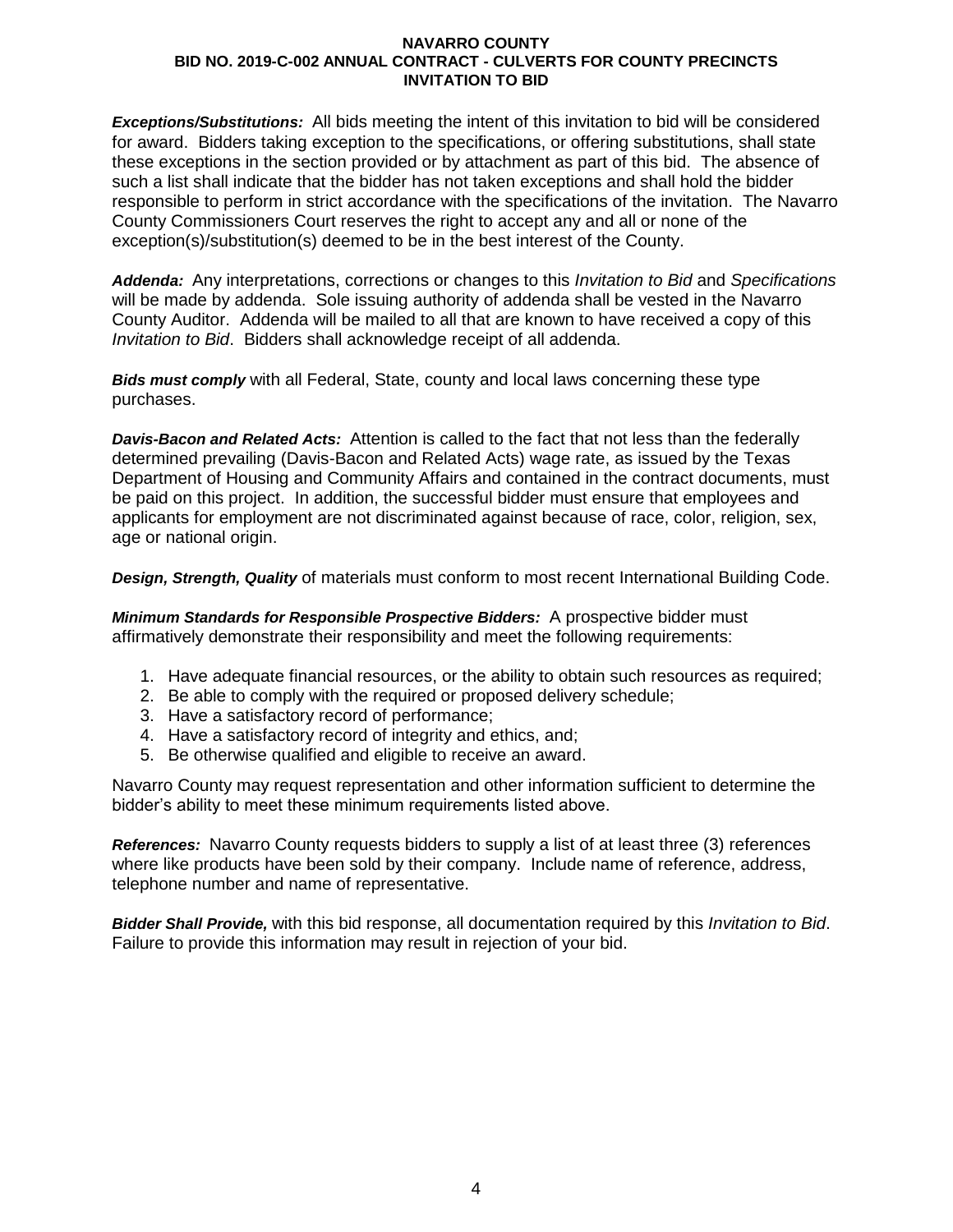*Successful Bidder Shall* defend, indemnify and save harmless Navarro County and all its officers, agents and employees from all suits, actions or other claims of any character, name and description brought for or on account of any injuries or damages received or sustained by any person, persons or property on account of any negligent act or fault of the successful bidder, or of any agent, employee, subcontractor or supplier in the execution of, or performance under, any contract which may result from bid award. Successful bidder indemnifies and will indemnify and save harmless Navarro County from liability, claim or demand on their part, agents, servants, customers and/or employees whether such liability, claim or demand arise from or happening upon or in any of the halls, elevators, entrances, stairways or approaches of or to the facilities within which the occupied premises are located. Successful bidder shall pay any judgment with costs which may be obtained against Navarro County growing out of such injury or damages.

*Insurance Requirements:* Any vendor that conducts business with Navarro County, whether it is for goods and/or services, must maintain lawful workers' compensation requirements and adequate liability limitations.

Within ten (10) days after contract award and prior to the commencement of any work or delivery, the County requires the successful vendor(s) to submit, to the County Auditor's Office, verification of the following coverages, showing Navarro County as the certificate holder with coverage dates inclusive to that of the contract award:

- a. *Workers' Compensation Coverage* meeting the acceptable requirements as established by the Texas Workers' Compensation Ace, Title 5, Subtitle A, Texas Labor Code; and
- b. *General Liability Insurance* meeting the following limits **\$1,000,000 per occurrence/ aggregate,** including products and completed operations coverage.

Vendors and/or their freight contractors must be prepared to show coverage verification prior to entering upon Navarro County Premises.

Failure to comply with lawful requirements or adequate liability requirements may result in delay of payments and/or cancellation of the contract.

*Termination of Contract:* This contract shall remain in effect until contract expires, delivery and acceptance of products and/or performance of services ordered or terminated by either party with thirty (30) days written notice prior to any cancellation. The successful bidder must state therein the reasons for such cancellation. Navarro County reserves the right to award canceled contract to the next lowest and best bidder as it deems to be in the best interest of the County.

*Termination for Default:* Navarro County reserves the right to terminate the contract for default if Contractor/Bidder breaches any of the terms therein, including warranties of Contractor/Bidder or if the Contractor/Bidder becomes insolvent or commits acts of bankruptcy. Such right of termination is in addition to and not in lieu of any other remedies which Navarro County may have in law or equity. Default may be construed as, but not limited to, failure to deliver the proper goods and/or services within the proper amount of time, and/or to properly perform any and all services required to Navarro County's satisfactions and/or to meet all other obligations and requirements. Navarro County may terminate the contract without cause upon thirty (30) days written notice.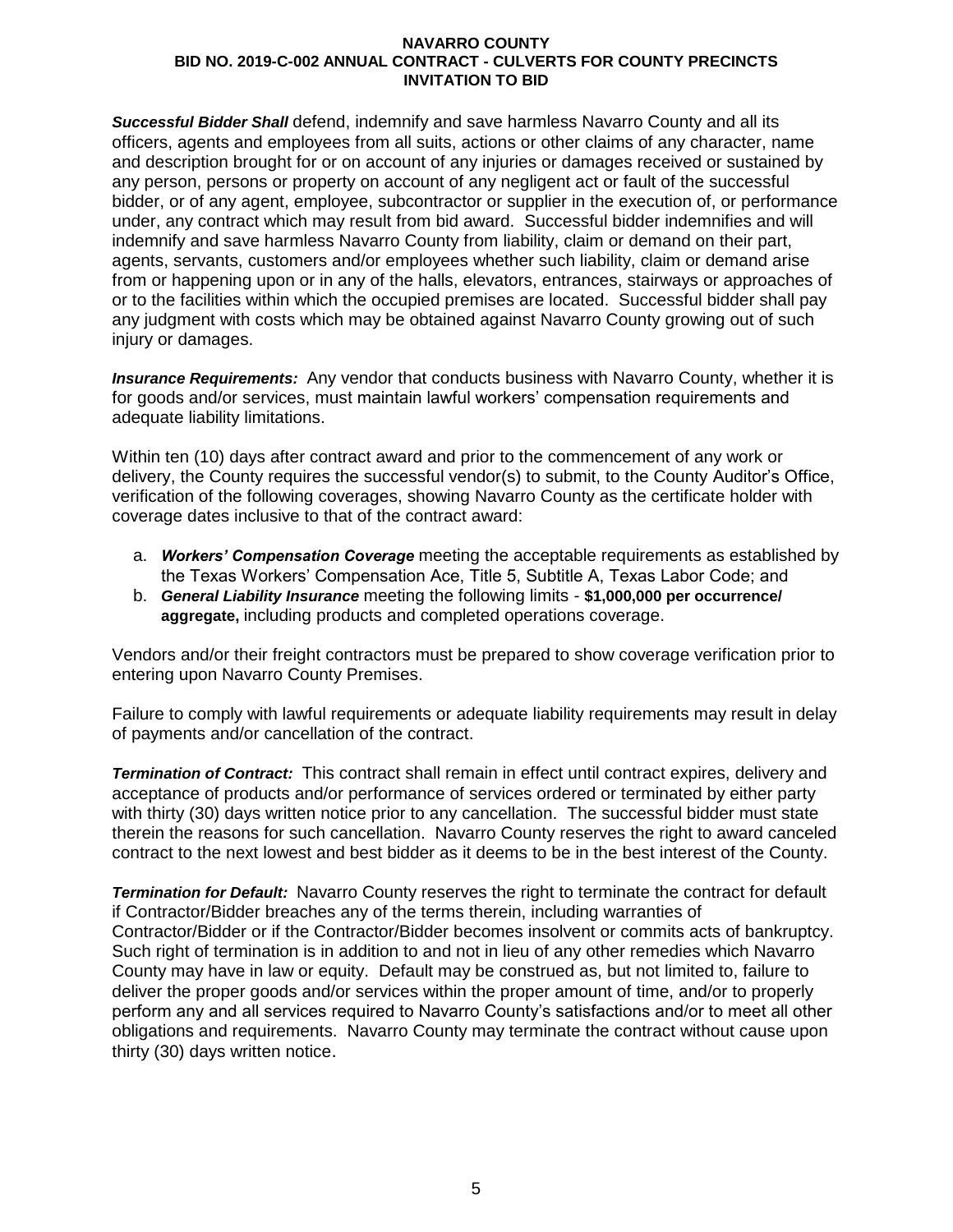*Notice:* Any notice provided by this bid (or required by law) to be given to the successful bidder by Navarro County shall be conclusively deemed to have been given and received on the next day after such written notice has been deposited in the mail in Corsicana, Texas, by Registered or Certified Mail with sufficient postage affixed thereto, provided this shall not prevent the giving of actual notice in any other manner.

*Purchase Order:* A purchase order will be generated by Navarro County to the successful bidder. The purchase order number must appear on all itemized invoices and packing slips. Navarro County will not be held responsible for any orders placed/delivered without a valid current purchase order number.

*Packing Slips* or other suitable shipping documents shall accompany each shipment and shall show: (a) name and address of successful bidder, (b) delivery location, (c) Navarro County purchase order number and (d) descriptive information as to the terms(s) delivered, including description, quantity, number of containers, etc.

*Invoices* Payment will be made from original vendor invoices only. Shipping documents will be considered informational only and will be held until an invoice is received. The County does not pay from monthly statements. Invoices shall show all information as stated above and mailed directly to the Navarro County Auditor's Office, 300 W 3rd Ave, Suite 4, Corsicana, TX 75110.

**Payment** will be made upon receipt and acceptance, by the County, of the items ordered in accordance with the State of Texas "Prompt Payment Act", Article 610f, V.T.C.S. Successful bidder is required to pay subcontractors within ten (10) days.

*Items* supplied under this contract will be subject to the County's approval. Items found defective or not meeting specifications shall be picked up and replaced by the successful bidder at no expense to the County. If an item is not picked up within one (1) week after notification, the item will become a donation to the County for disposition.

*Samples:* When requested, samples shall be furnished free of expense to the County.

**Testing:** Navarro County reserves the right to test equipment, supplies, material and goods proposed for quality, compliance with specifications and ability to meet the needs of the user. Demonstration units must be available for review.

*Warranty:* Contractor/Bidder shall furnish all data pertinent to warranties or guarantees which may apply. Contractor/Bidder may not limit or exclude any implied warranties. Contractor/Bidder warrants that product sold to the County shall conform to the standards established by the U.S. Department of Labor under the Occupational Safety and Health Act of 1970. In the event product does not conform to OSHA Standards, where applicable, Navarro County may return the product for correction or replacement at the Contractor's/Bidder's expense. If Contractor/Bidder fails to make the appropriate correction within a reasonable time, Navarro County may correct at the Contractor's/Bidder's expense.

*Remedies:* The successful bidder and Navarro County agree that both parties have all rights, duties and remedies available as stated in the Uniform Commercial Code.

*Venue:* This agreement will be governed and construed according to the laws of the State of Texas. This agreement is performable in Navarro County, Texas.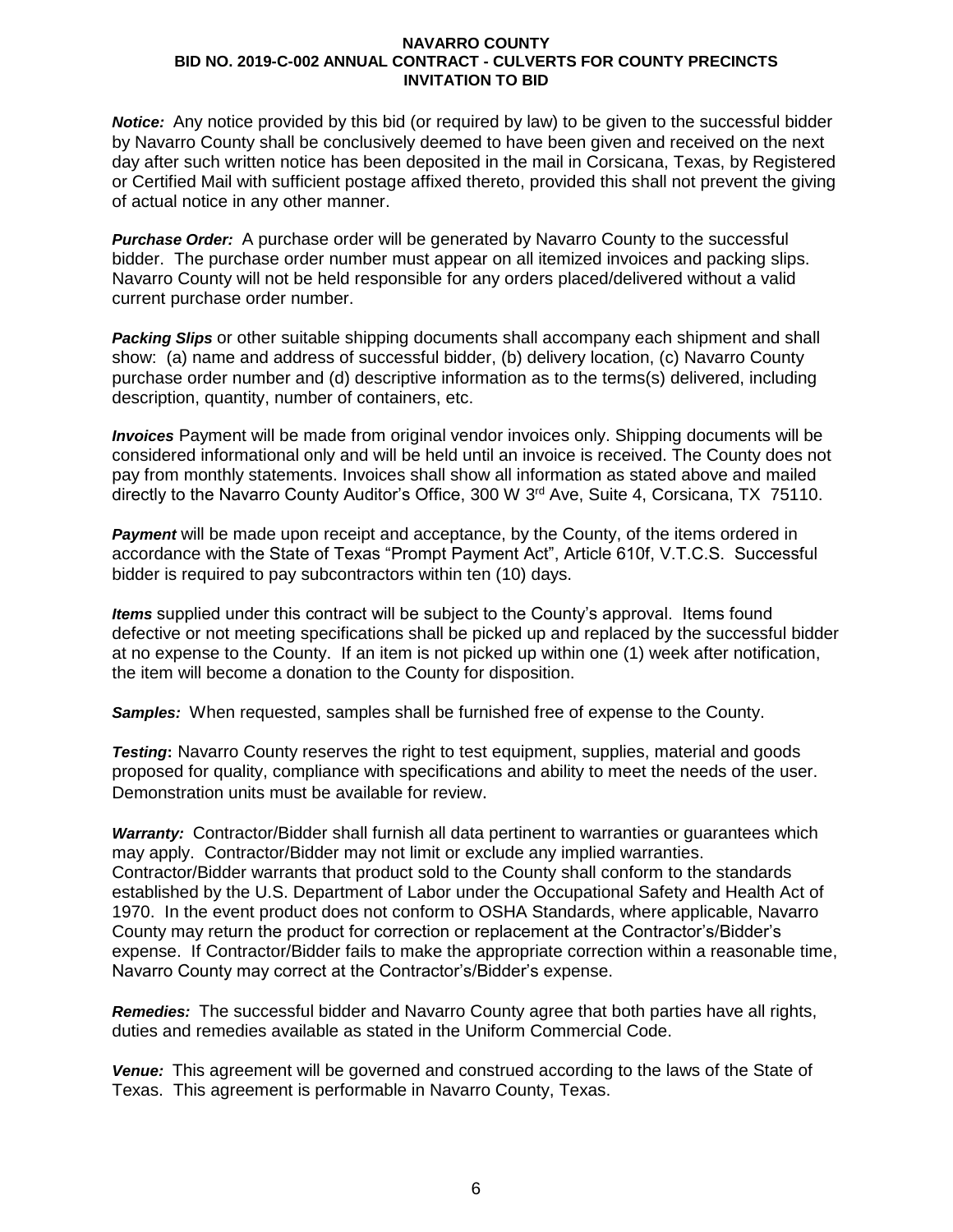*Assignment:* The successful bidder shall not sell, assign, transfer or convey this contract, in whole or in part, without the prior written consent of Navarro County.

*Silence of Specification:* The apparent silence of these specifications as to any detail or to the apparent omission of a detailed description concerning any point, shall be regarded as meaning that only the best commercial practices are to prevail. All interpretations of these specifications shall be made on the basis of this statement.

*Governmental Entities* within Navarro County utilizing inter-governmental contracts with Navarro County will be eligible, but not obligated, to purchase culverts under the contract(s) awarded as a result of this solicitation. All purchases by governmental entities other than Navarro County will be billed directly to that governmental entity and paid by that governmental entity. Navarro County will not be responsible for another governmental entity's debts.

*Navarro County reserves the right* to make purchases from State Government Contracts or other vendors to meet County needs.

*Any Questions* concerning this *Invitation to Bid* and *Specifications* should be directed to the Navarro County Auditor's Office at 903-654-3095.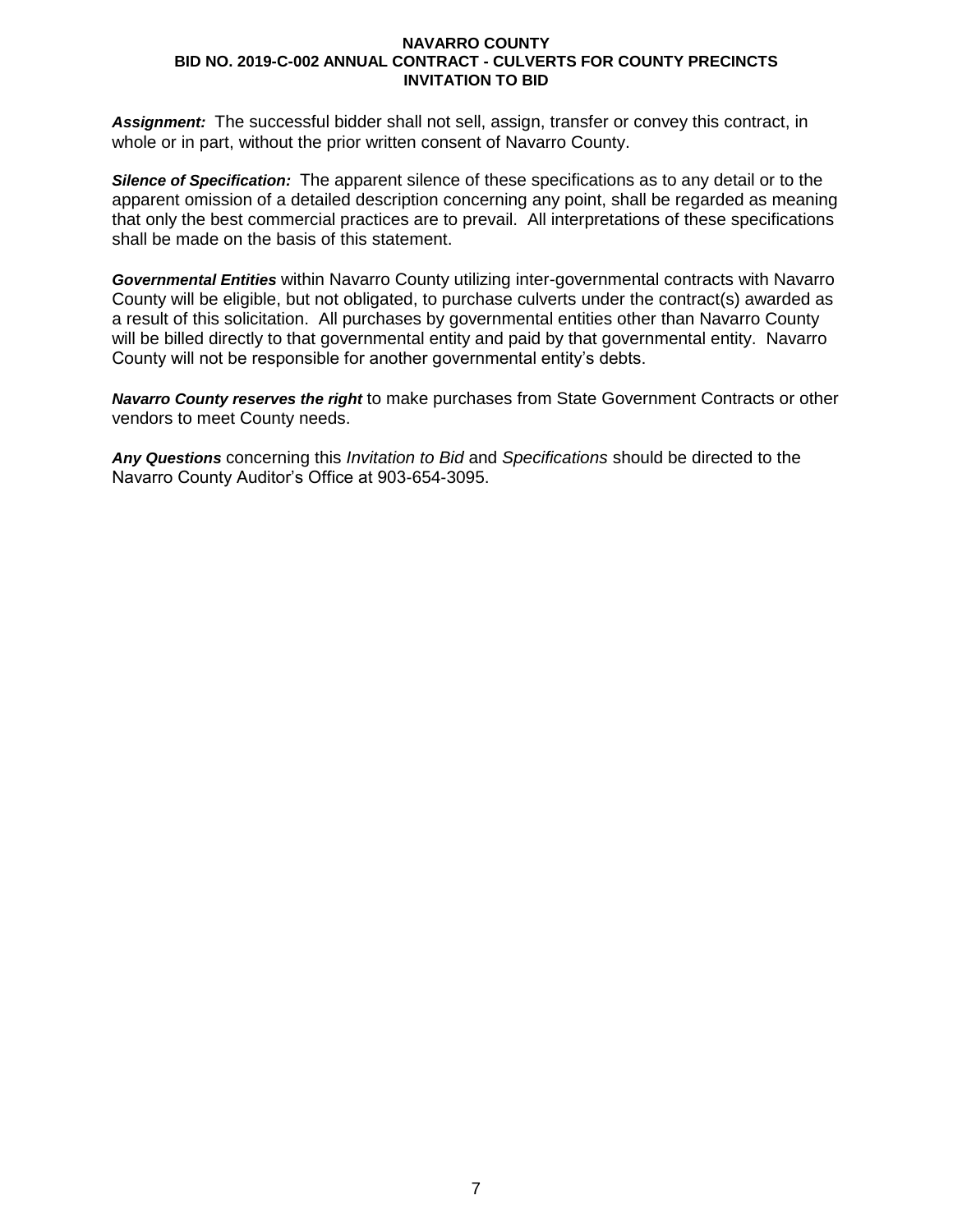Navarro County is requesting bids for an **Annual Contract - Culverts for County Precincts** as described in the following specifications. The contract period will be for twelve (12) months effective October 1, 2018 through September 30, 2019.

The successful bidder(s) may request a price change, in conjunction with a manufacturer's price change, by presenting to the Navarro County Auditor written evidence to support the price change. However, no price adjustments will be authorized for the first ninety (90) days from the date of contract award. The price change will be effective subsequent to approval by the Commissioners court and may not be retroactive.

All prices quoted in this contract will include all delivery costs, and freight to various locations (County Barns and/or job site) within Navarro County, according to the instructions of the Commissioner at the time the order is made. It is the responsibility of the contractor to deliver the product by owned or contracted means. County Barns are located at the following:

Pct 1 Barn - West Highway 22, Corsicana, Texas Pct 2 Barn - East Highway 31, Kerens, Texas Pct 3 Barn - West Highway 31, Dawson, Texas Pct 3 Barn - South Austin Ave, Richland, Texas Pct 4 Barn - Blooming Grove, Texas

Time of delivery, if delivered, must be coordinated with the Commissioner or his/her employee so that they can oversee the delivery.

The size and gauge of respective types of culverts being sought under this contract are outline on the attached Bidder's Response Form.

Diameters, as shown, must be measured by the *inside diameter* of the pipe.

All pipe ends will be finished and ground smooth, then regalvanized with cold galvanizing compound or recorrugated ends will be furnished, dependent on the preference of the Commissioner.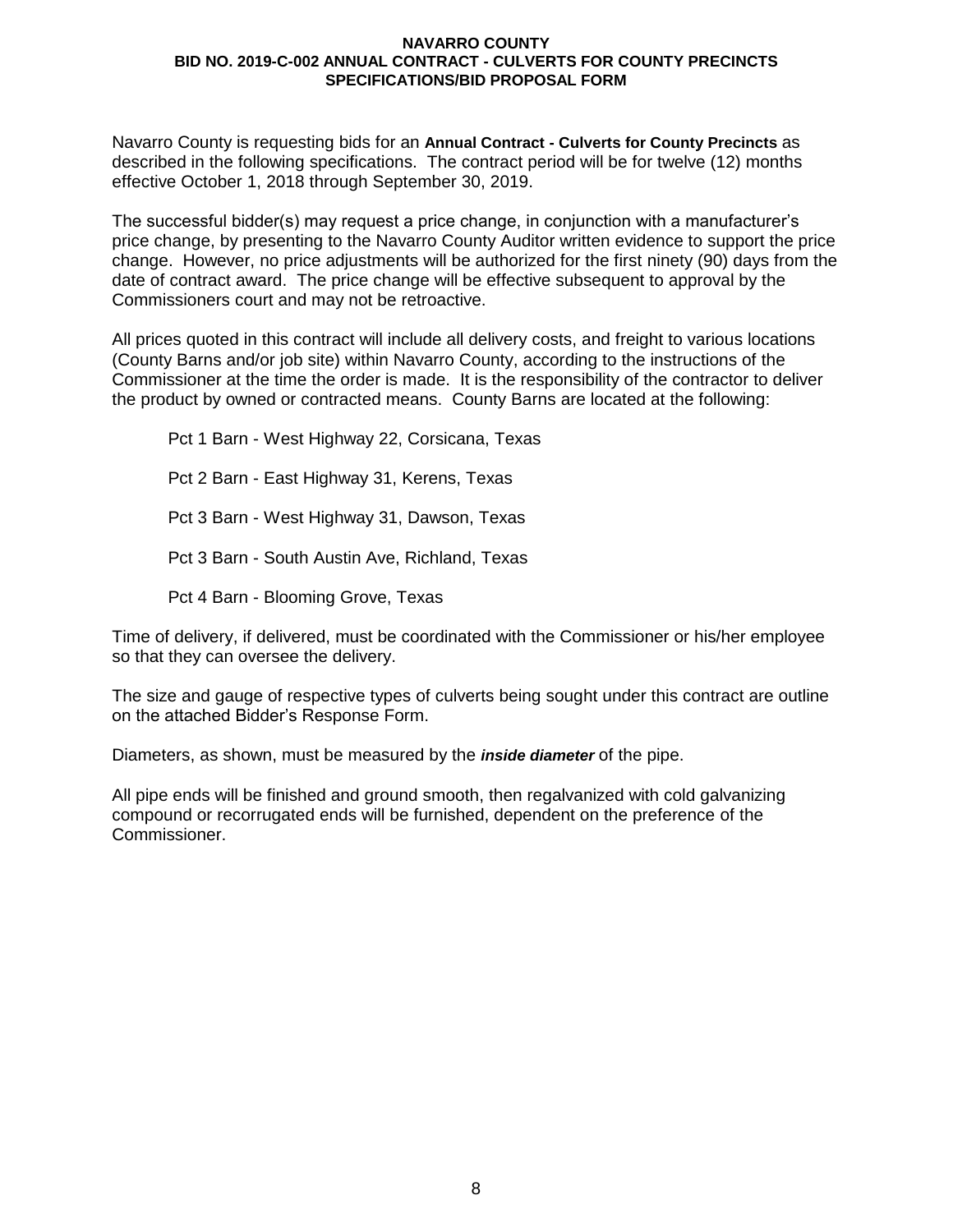| <b>FIRM SUBMITTING BID</b>                  |         | <b>FEDERAL ID NUMBER</b> |
|---------------------------------------------|---------|--------------------------|
|                                             |         |                          |
|                                             |         |                          |
|                                             |         |                          |
| <b>ADDRESS</b>                              |         |                          |
|                                             |         |                          |
|                                             |         |                          |
|                                             |         |                          |
| CITY, STATE, ZIP                            |         |                          |
|                                             |         |                          |
|                                             |         |                          |
|                                             |         |                          |
| NAME AND TITLE OF INDIVIDUAL SUBMITTING BID |         |                          |
|                                             |         |                          |
|                                             |         |                          |
|                                             |         |                          |
| TELEPHONE NO.                               | FAX NO. | E-MAIL                   |
|                                             |         |                          |
|                                             |         |                          |
|                                             |         |                          |
| SIGNATURE OF AUTHORIZED REPRESENTATIVE      |         | <b>DATE</b>              |
|                                             |         |                          |
|                                             |         |                          |

Having read and understood the instructions to Bidders and Specifications, we submit the following bid: **(all prices quoted FOB County Barn or job site)**

**2.66" X ½" Corrugation - 16 Gauge**

| <b>DIAMETER</b>              |                                | <b>PRICE</b> |
|------------------------------|--------------------------------|--------------|
| 12"                          |                                |              |
| 15"                          |                                |              |
| 18"                          |                                |              |
| 24"                          |                                |              |
| $30"$                        |                                |              |
| 36"                          |                                |              |
| 42"                          |                                |              |
|                              | 3" X 1" Corrugation - 14 Gauge |              |
| 48"                          |                                |              |
| 60"                          |                                |              |
| 72"                          |                                |              |
| 96"                          |                                |              |
| Delivery from time of order: |                                |              |

9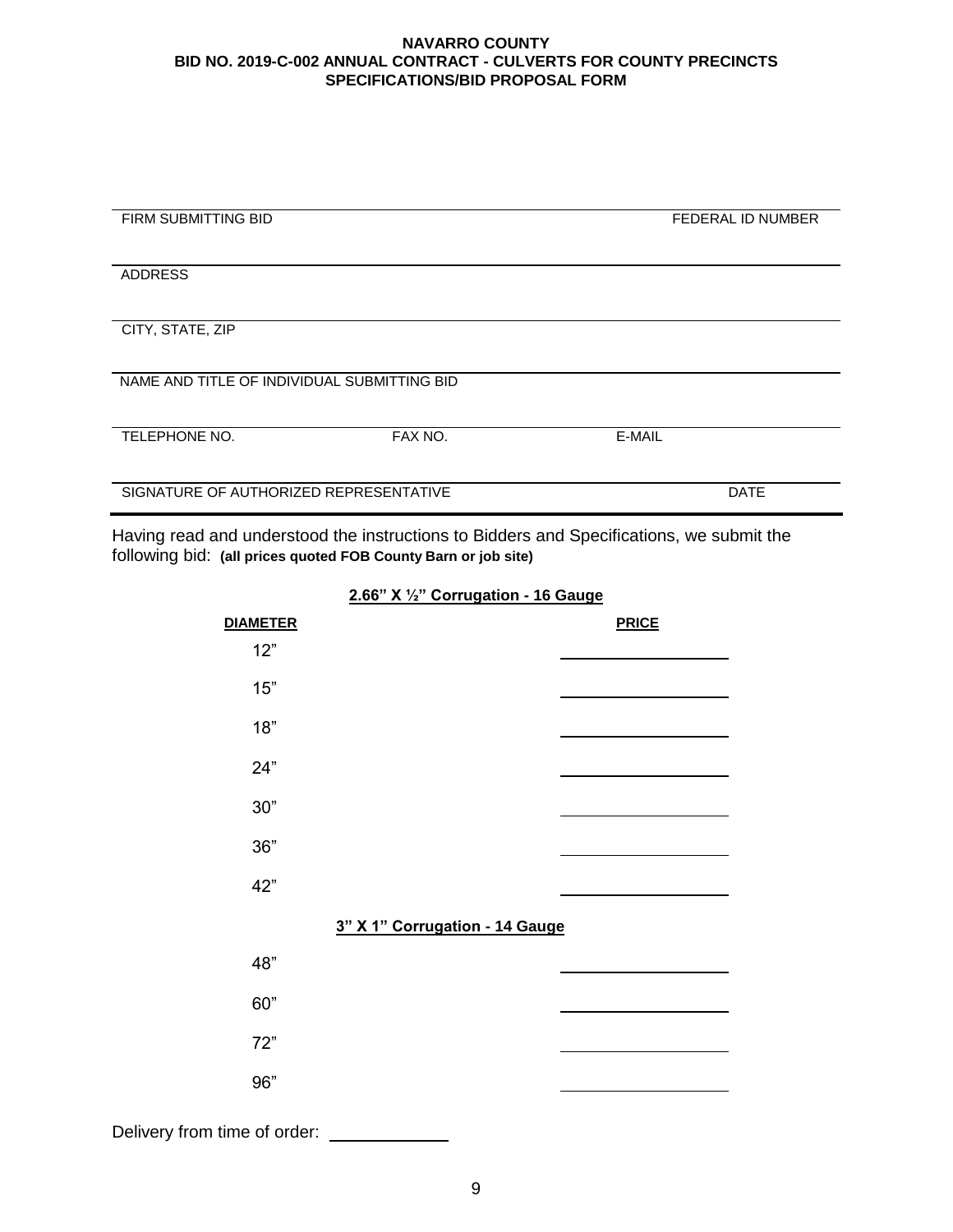| FIRM SUBMITTING BID                     |                  |  |     |                                                    |     | FEDERAL ID NUMBER |
|-----------------------------------------|------------------|--|-----|----------------------------------------------------|-----|-------------------|
|                                         | <b>DMP BANDS</b> |  |     |                                                    |     |                   |
| 12"                                     | 18"              |  | 30" |                                                    | 42" |                   |
| 15"                                     | 24"              |  | 36" |                                                    | 48" |                   |
|                                         |                  |  |     | 2 PC End Sections 6:1 Slope With Channel and Angle |     |                   |
| 12" pair with $2 - 12$ " bands included |                  |  |     |                                                    |     |                   |
| 15" pair with $2 - 15$ " bands included |                  |  |     |                                                    |     |                   |

18" pair with  $2 - 18$ " bands included

24" pair with  $2 - 24$ " bands included

30" pair with  $2 - 30$ " bands included

36" pair with  $2 - 36$ " bands included

Delivery from time of order:

All pipe ends will be finished and ground smooth, then regalvanized with cold galvanizing compound or recorrugated ends will be furnished, dependent on the preference of the Commissioner. If unable to meet these requirements please provide explanation and sample.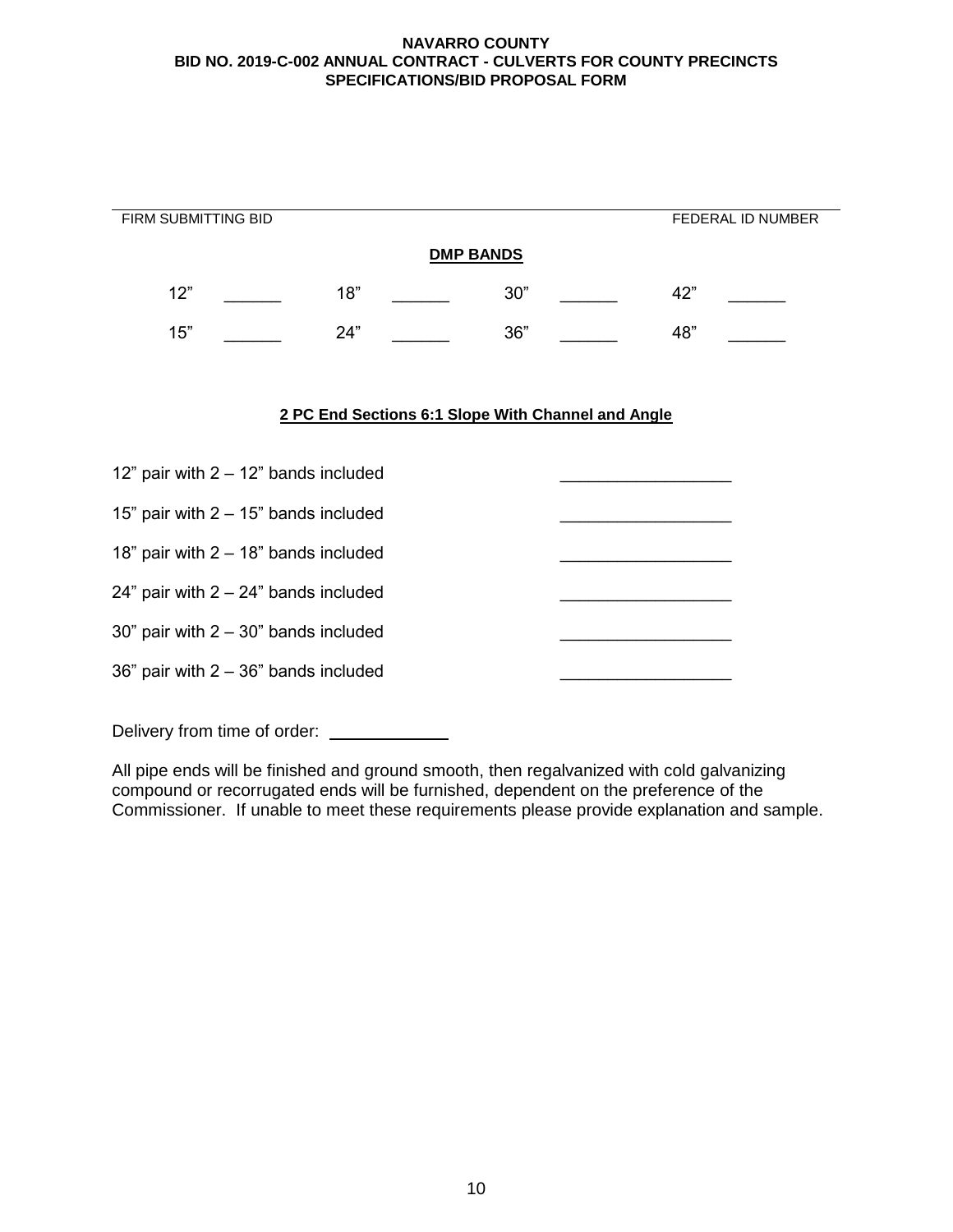## **BID PROPOSAL AFFIDAVIT**

The undersigned certifies that the bid prices in this proposal have been carefully reviewed and are submitted as correct and final. He further certifies that the bidder agrees to furnish any and/or all items upon which prices are extended at the price(s) offered, and upon the conditions contained in the specifications of the Invitation to Bid. The period of acceptance of this bid proposal will be thirty (30) calendar days from the date of the bid opening.

# STATE OF TEXAS § COUNTY OF NAVARRO §

| BEFORE ME, the undersigned authority, a Notary Public in and for the State of Texas, on this       |              |
|----------------------------------------------------------------------------------------------------|--------------|
| day personally appeared                                                                            | , who, after |
| being duly sworn, did depose and say: "I, _________________________________, am a duly             |              |
|                                                                                                    | , and have   |
| been authorized to execute the foregoing bid proposal on their behalf. I hereby certify that the   |              |
| foregoing proposal has not been prepared in collusion with any other bidder or other person or     |              |
| persons engaged in the same line of business prior to the official opening of this bid. Further, I |              |
| certify that the bidder is not now, nor has he been for the past six (6) months, directly or       |              |
| indirectly concerned in any pool or agreement or combination, to control the price of the          |              |
| services or materials bid on, or to influence any person or persons to bid or not to bid thereon.  |              |

|     | Telephone:                                                                      | <u> 1989 - Johann Stein, Amerikaansk politiker († 1908)</u>                    |  |
|-----|---------------------------------------------------------------------------------|--------------------------------------------------------------------------------|--|
| By: | <u> 1989 - Johann Barbara, martin amerikan basal da</u><br>(Type of Print Name) |                                                                                |  |
|     |                                                                                 |                                                                                |  |
|     |                                                                                 | SUBSCRIBED AND SWORN to before me by the above named on this the ______ day of |  |
|     |                                                                                 |                                                                                |  |

Notary Public in and for the State of Texas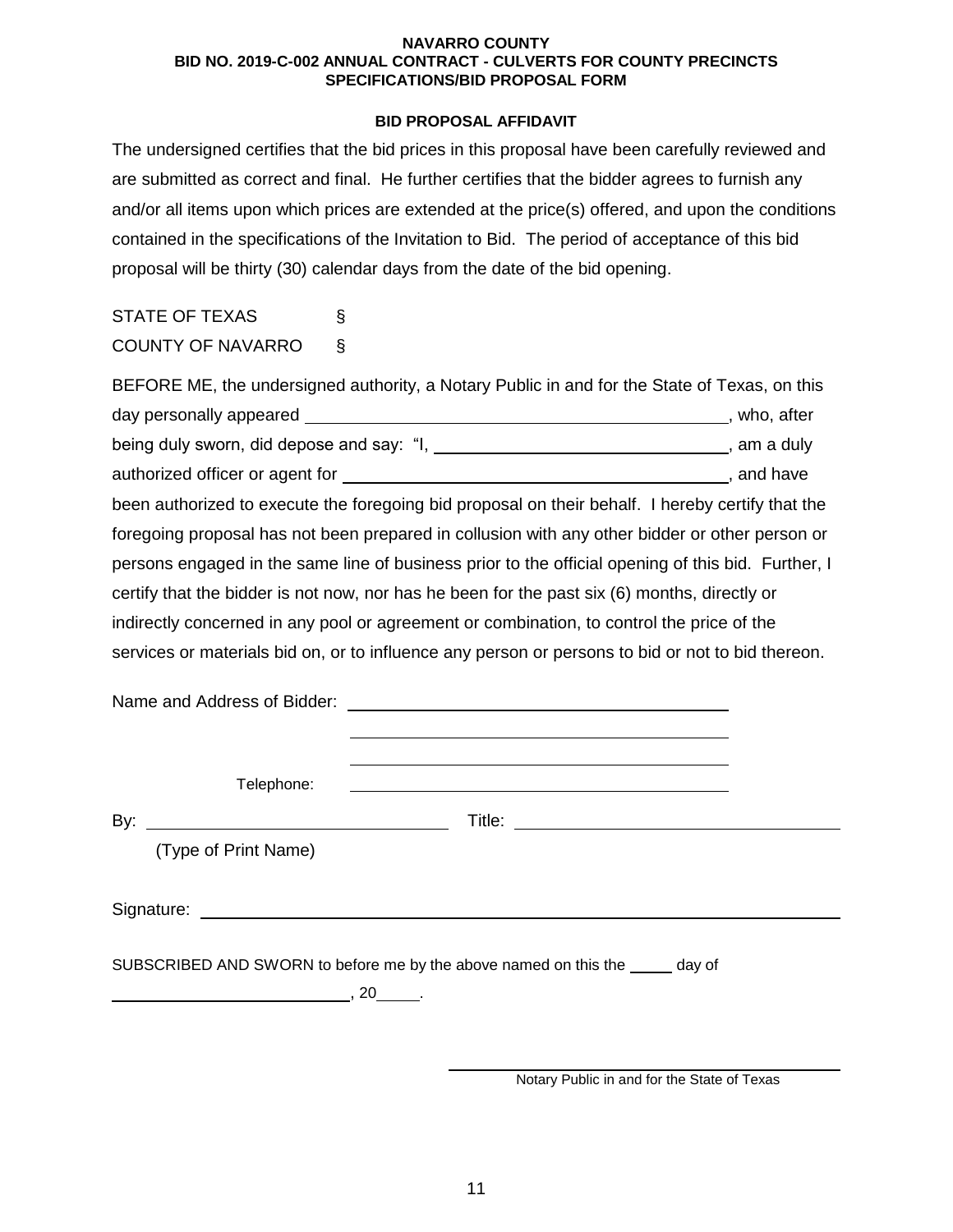# **VENDOR REFERENCES**

Please list three (3) references of current customers who can verify the quality of service your company provides. The County prefers customers of similar size and scope of work to this proposal. *This form must be returned with your proposal.*

|                                         | <b>REFERENCE 1</b>                                                                                                    |  |
|-----------------------------------------|-----------------------------------------------------------------------------------------------------------------------|--|
|                                         |                                                                                                                       |  |
| Address:                                | <u> 1989 - Johann Harry Harry Harry Harry Harry Harry Harry Harry Harry Harry Harry Harry Harry Harry Harry Harry</u> |  |
|                                         |                                                                                                                       |  |
|                                         |                                                                                                                       |  |
| Contract Period: ______________________ |                                                                                                                       |  |
|                                         | <b>REFERENCE 2</b>                                                                                                    |  |
|                                         |                                                                                                                       |  |
| Address:                                |                                                                                                                       |  |
|                                         |                                                                                                                       |  |
|                                         |                                                                                                                       |  |
| Contract Period: ______________________ |                                                                                                                       |  |
|                                         | <b>REFERENCE 3</b>                                                                                                    |  |
|                                         |                                                                                                                       |  |
| Address:                                | <u> 1989 - Johann Harry Harry Harry Harry Harry Harry Harry Harry Harry Harry Harry Harry Harry Harry Harry Harry</u> |  |
|                                         |                                                                                                                       |  |
|                                         |                                                                                                                       |  |
| Contract Period: ______________________ | Scope of Work: _________________________                                                                              |  |
|                                         |                                                                                                                       |  |

Company Name: \_\_\_\_\_\_\_\_\_\_\_\_\_\_\_\_\_\_\_\_\_\_\_\_\_\_\_\_\_\_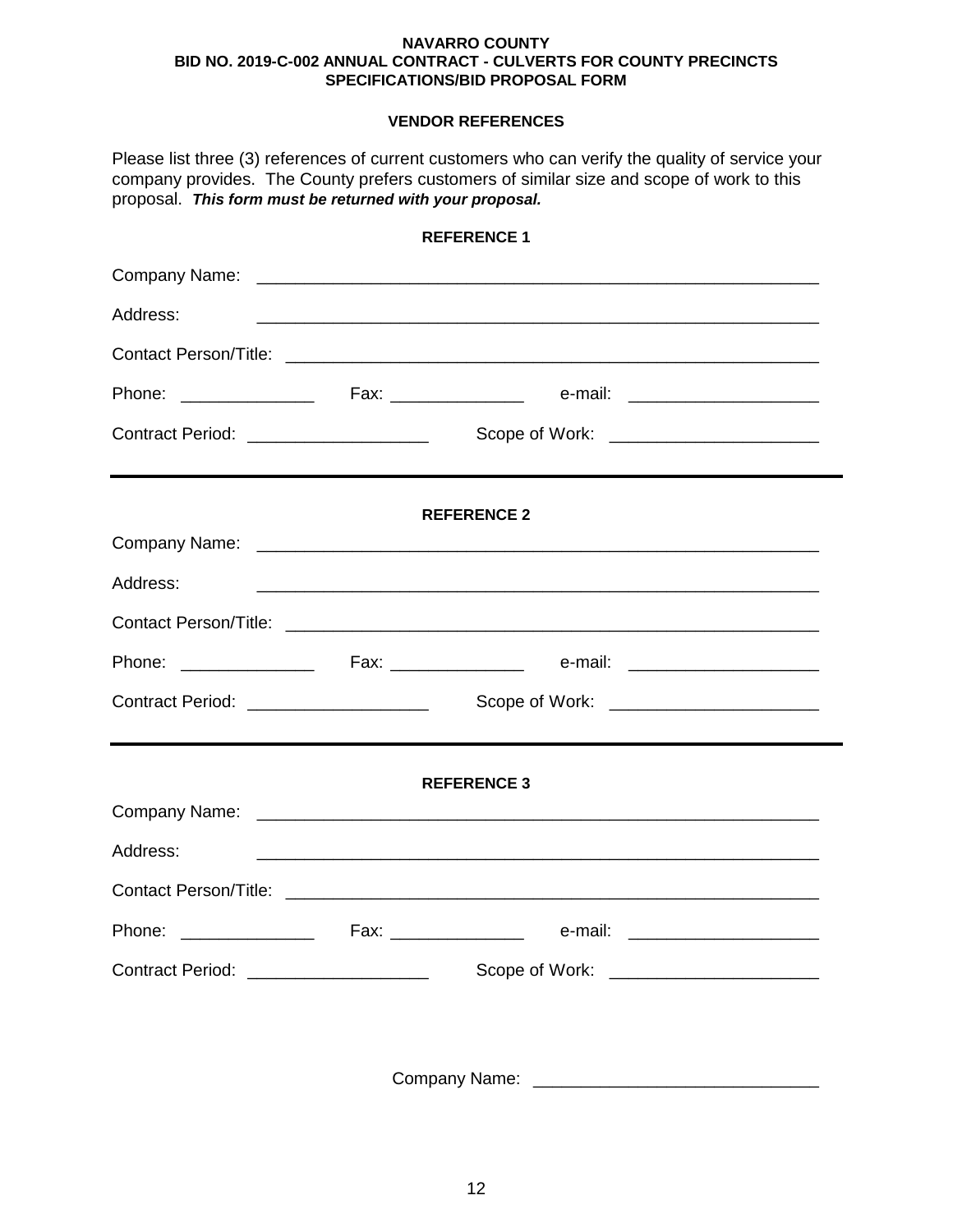| CONFLICT OF INTEREST QUESTIONNAIRE<br>For vendor or other person doing business with local governmental entity                                                                                                                                                                         | <b>FORM CIQ</b> |  |  |
|----------------------------------------------------------------------------------------------------------------------------------------------------------------------------------------------------------------------------------------------------------------------------------------|-----------------|--|--|
| This questionnaire reflects changes made to the law by H.B. 1491, 80th Leg., Regular Session.                                                                                                                                                                                          | OFFICE USE ONLY |  |  |
| This questionnaire is being filed in accordance with Chapter 176, Local Government Code<br>by a person who has a business relationship as defined by Section 176.001(1-a) with a local<br>governmental entity and the person meets requirements under Section 176.006(a).              | Date Received   |  |  |
| By law this questionnaire must be filed with the records administrator of the local governmental<br>entity not later than the 7th business day after the date the person becomes aware of facts<br>that require the statement to be filed. See Section 176.006, Local Government Code. |                 |  |  |
| A person commits an offense if the person knowingly violates Section 176.006, Local<br>Government Code. An offense under this section is a Class C misdemeanor.                                                                                                                        |                 |  |  |
| Name of person who has a business relationship with local governmental entity.                                                                                                                                                                                                         |                 |  |  |
| $\mathbf{2}$<br>Check this box if you are filing an update to a previously filed questionnaire.                                                                                                                                                                                        |                 |  |  |
| (The law requires that you file an updated completed questionnaire with the appropriate filing authority not<br>later than the 7th business day after the date the originally filed questionnaire becomes incomplete or inaccurate.)                                                   |                 |  |  |
| 3<br>Name of local government officer with whom filer has employment or business relationship.                                                                                                                                                                                         |                 |  |  |
| Name of Officer                                                                                                                                                                                                                                                                        |                 |  |  |
| This section (item 3 including subparts A, B, C & D) must be completed for each officer with whom the filer has an<br>employment or other business relationship as defined by Section 176.001(1-a), Local Government Code. Attach additional<br>pages to this Form CIQ as necessary.   |                 |  |  |
| A. Is the local government officer named in this section receiving or likely to receive taxable income, other than investment<br>income, from the filer of the questionnaire?                                                                                                          |                 |  |  |
| No<br>Yes                                                                                                                                                                                                                                                                              |                 |  |  |
| B. Is the filer of the questionnaire receiving or likely to receive taxable income, other than investment income, from or at the<br>direction of the local government officer named in this section AND the taxable income is not received from the local<br>governmental entity?      |                 |  |  |
| No<br>Yes                                                                                                                                                                                                                                                                              |                 |  |  |
| C. Is the filer of this questionnaire employed by a corporation or other business entity with respect to which the local<br>government officer serves as an officer or director, or holds an ownership of 10 percent or more?                                                          |                 |  |  |
| No<br>Yes                                                                                                                                                                                                                                                                              |                 |  |  |
| D. Describe each employment or business relationship with the local government officer named in this section.                                                                                                                                                                          |                 |  |  |
| 4                                                                                                                                                                                                                                                                                      |                 |  |  |
| Signature of person doing business with the governmental entity                                                                                                                                                                                                                        | Date            |  |  |
|                                                                                                                                                                                                                                                                                        |                 |  |  |

Adopted 06/29/2007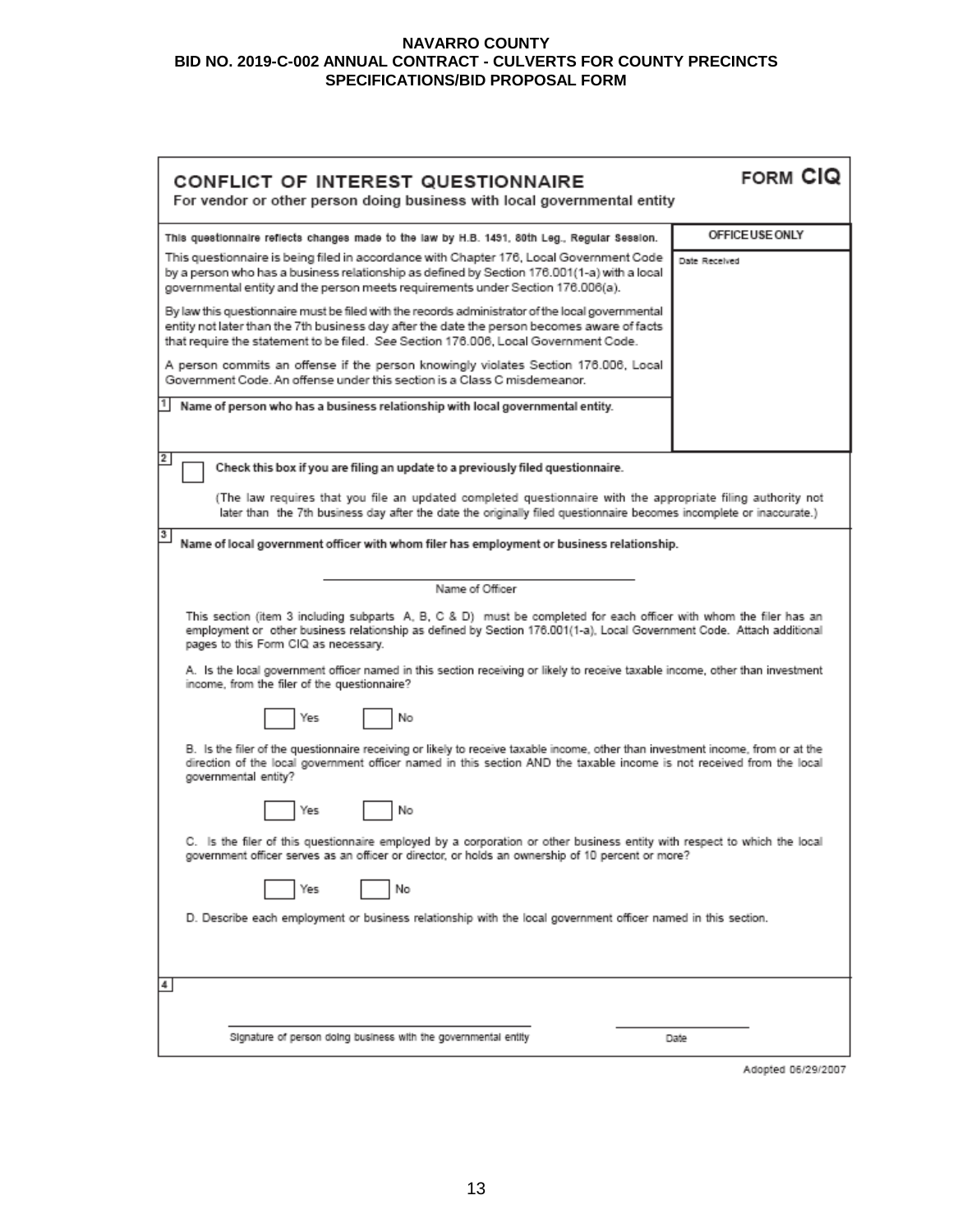# **Contract Checklist**

This project will be bid, let and constructed according to the International Building Code 2006 Standards and the Texas Department of Transportation 2004 Standard Specifications for Construction and Maintenance of Highways, Streets and Bridges.

Following are required Documents to be submitted with the Bid Form:

A Statement of Bidder's Qualifications must be completed and submitted with the Bid Form.

A Conflict of Interest Questionnaire must be completed and submitted with the Bid Form.

A list of references must be submitted with the form.

A Bid Proposal Affidavit must be submitted with the Bid Form.

If any statements were *not* checked please provide an explanation in the given area below.

\_\_\_\_\_\_\_\_\_\_\_\_\_\_\_\_\_\_\_\_\_\_\_\_\_\_\_\_\_\_\_\_\_\_\_\_\_\_\_\_\_\_\_\_\_\_\_\_\_\_\_\_\_\_\_\_\_\_\_\_\_\_\_\_ \_\_\_\_\_\_\_\_\_\_\_\_\_\_\_\_\_\_\_\_\_\_\_\_\_\_\_\_\_\_\_\_\_\_\_\_\_\_\_\_\_\_\_\_\_\_\_\_\_\_\_\_\_\_\_\_\_\_\_\_\_\_\_\_ \_\_\_\_\_\_\_\_\_\_\_\_\_\_\_\_\_\_\_\_\_\_\_\_\_\_\_\_\_\_\_\_\_\_\_\_\_\_\_\_\_\_\_\_\_\_\_\_\_\_\_\_\_\_\_\_\_\_\_\_\_\_\_\_ \_\_\_\_\_\_\_\_\_\_\_\_\_\_\_\_\_\_\_\_\_\_\_\_\_\_\_\_\_\_\_\_\_\_\_\_\_\_\_\_\_\_\_\_\_\_\_\_\_\_\_\_\_\_\_\_\_\_\_\_\_\_\_\_ \_\_\_\_\_\_\_\_\_\_\_\_\_\_\_\_\_\_\_\_\_\_\_\_\_\_\_\_\_\_\_\_\_\_\_\_\_\_\_\_\_\_\_\_\_\_\_\_\_\_\_\_\_\_\_\_\_\_\_\_\_\_\_\_ \_\_\_\_\_\_\_\_\_\_\_\_\_\_\_\_\_\_\_\_\_\_\_\_\_\_\_\_\_\_\_\_\_\_\_\_\_\_\_\_\_\_\_\_\_\_\_\_\_\_\_\_\_\_\_\_\_\_\_\_\_\_\_\_ \_\_\_\_\_\_\_\_\_\_\_\_\_\_\_\_\_\_\_\_\_\_\_\_\_\_\_\_\_\_\_\_\_\_\_\_\_\_\_\_\_\_\_\_\_\_\_\_\_\_\_\_\_\_\_\_\_\_\_\_\_\_\_\_ \_\_\_\_\_\_\_\_\_\_\_\_\_\_\_\_\_\_\_\_\_\_\_\_\_\_\_\_\_\_\_\_\_\_\_\_\_\_\_\_\_\_\_\_\_\_\_\_\_\_\_\_\_\_\_\_\_\_\_\_\_\_\_\_ \_\_\_\_\_\_\_\_\_\_\_\_\_\_\_\_\_\_\_\_\_\_\_\_\_\_\_\_\_\_\_\_\_\_\_\_\_\_\_\_\_\_\_\_\_\_\_\_\_\_\_\_\_\_\_\_\_\_\_\_\_\_\_\_

> \_\_\_\_\_\_\_\_\_\_\_\_\_\_\_\_\_\_\_\_\_\_\_\_\_ Contractor Signature Date